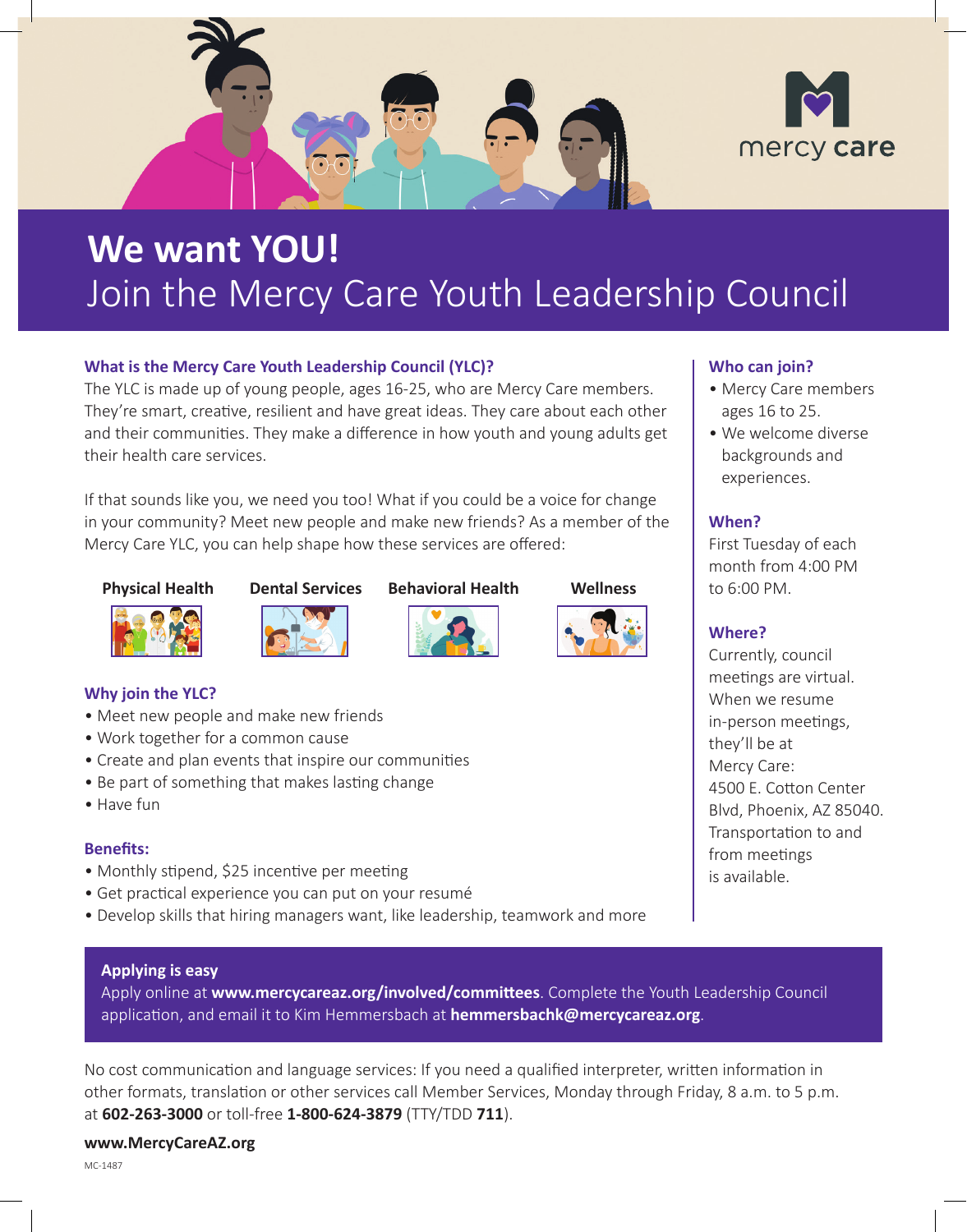

### Membership Application for the Mercy Care **Youth Leadership Council** (**YLC**)

**Would you like to serve on the Mercy Care Youth Leadership Council?** Mercy Care is looking for youth and young adults who are interested in being advocates in their community. We are looking for a variety of personalities, cultures, backgrounds, and experiences to represent our diverse youth and young adult members. Council members play an important role in guiding how Mercy Care serves youth and young adults in health care. Your voice, opinions, and stories matter and we want to hear them! Council members can help come up with new ways to improve services for our youth and young adult members.

#### **Eligibility requirements for Mercy Care Youth Leadership Council members:**

- Between the ages of 16-25
- Have current or previous experiences in behavioral health, foster care and/or justice
- Be available to attend monthly meetings and other events throughout the year\*

It's easy to apply. Just fill out the information below and email it to hemmersbachk@mercycareaz.org. You can attach a separate sheet of paper if you need more space for your answers. If you need help or have questions about the application, call Kim Hemmersbach at 602-918-0226.

\**Scheduling conflicts and having other commitments will not necessarily exclude you from being selected as a council member.*

### **Mercy Care Youth Leadership Council Application**

| First name:      | Middle  |      | Last                 |  |
|------------------|---------|------|----------------------|--|
| Street address:  |         | City | Zip code             |  |
| Phone:           |         |      | Email:               |  |
| Age: 16-18 19-25 | Gender: |      | prefer not to answer |  |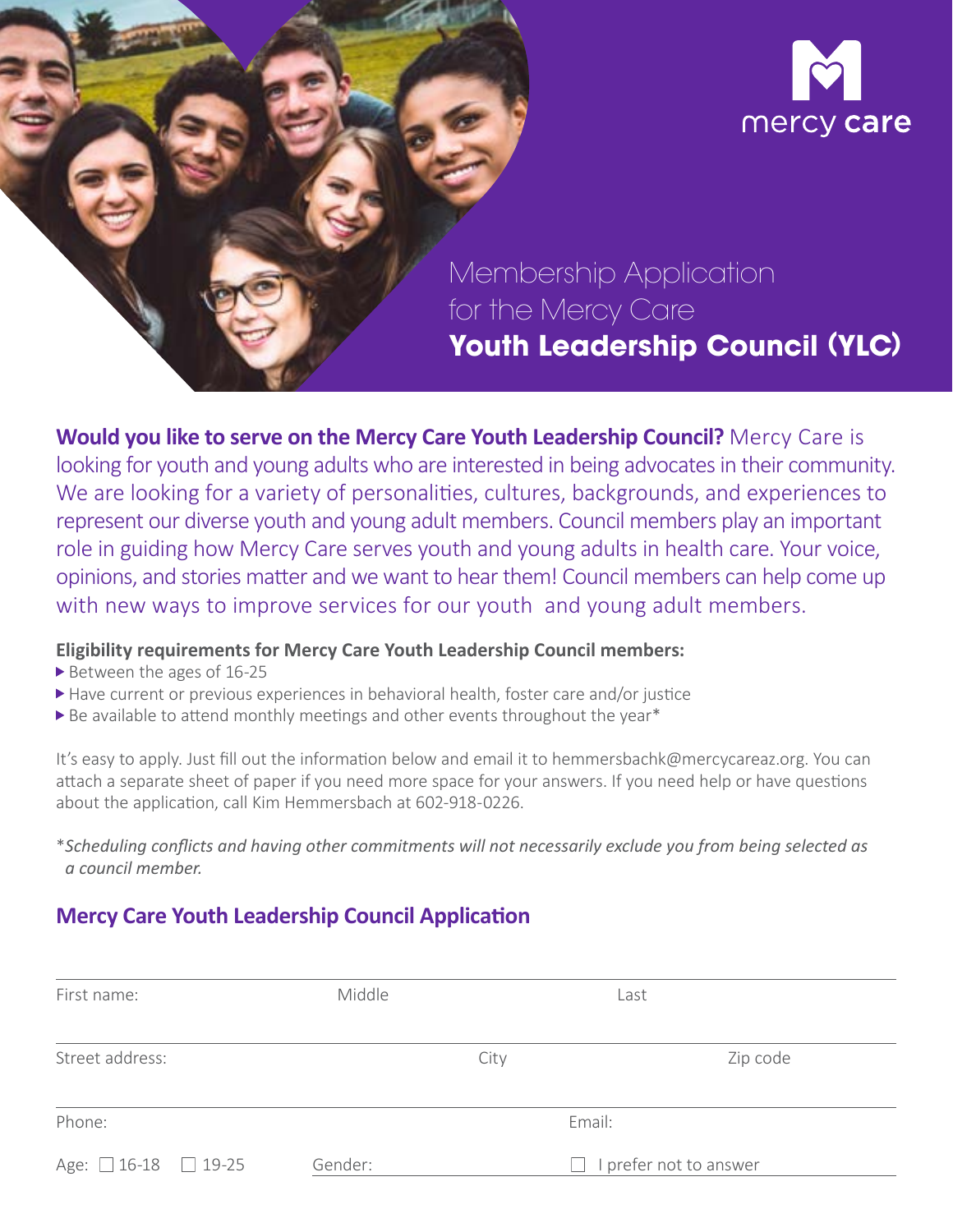## Membership Application for the Mercy Care **Youth Leadership Council** (**YLC**)



Diversity matters! What would you like us to know about you that makes you unique?

What language do you speak at home? Will you need interpretation services?

| Check all the boxes that apply to you:<br>$\Box$ I'm a peer support specialist<br>$\Box$ I'm a family member of a youth/young adult receiving services.<br>$\Box$ I'm a youth/young adult receiving services.<br>$\Box$ I'm a youth/young adult who previously received services<br>$\Box$ Other |
|--------------------------------------------------------------------------------------------------------------------------------------------------------------------------------------------------------------------------------------------------------------------------------------------------|
| Tribal Affiliation:                                                                                                                                                                                                                                                                              |
| $\Box$ No.<br>$\Box$ I prefer not to answer.                                                                                                                                                                                                                                                     |
| Do you have reliable transportation available to you? (Note: Transportation services are available to and from<br>meetings if needed.)<br>$\Box$ Yes<br>$\Box$ No, I would need transportation.                                                                                                  |
| Do you have access to reliable technology to participate on the council virtually?<br>$\Box$ Yes<br>$\Box$ No                                                                                                                                                                                    |
| Our Youth Leadership Council meetings are the first Tuesday of each month from 4 - 6 p.m. We also have other<br>activities and events throughout the year. Do you have anything that might conflict with attending YLC meetings<br>and/or events?*<br>$\Box$ Yes<br>$\Box$ No<br>(Explain)       |

Why do you want to become a Youth Leadership Council member?

*\*Scheduling conflicts and having other commitments will not necessarily exclude you from being selected as a council member.*